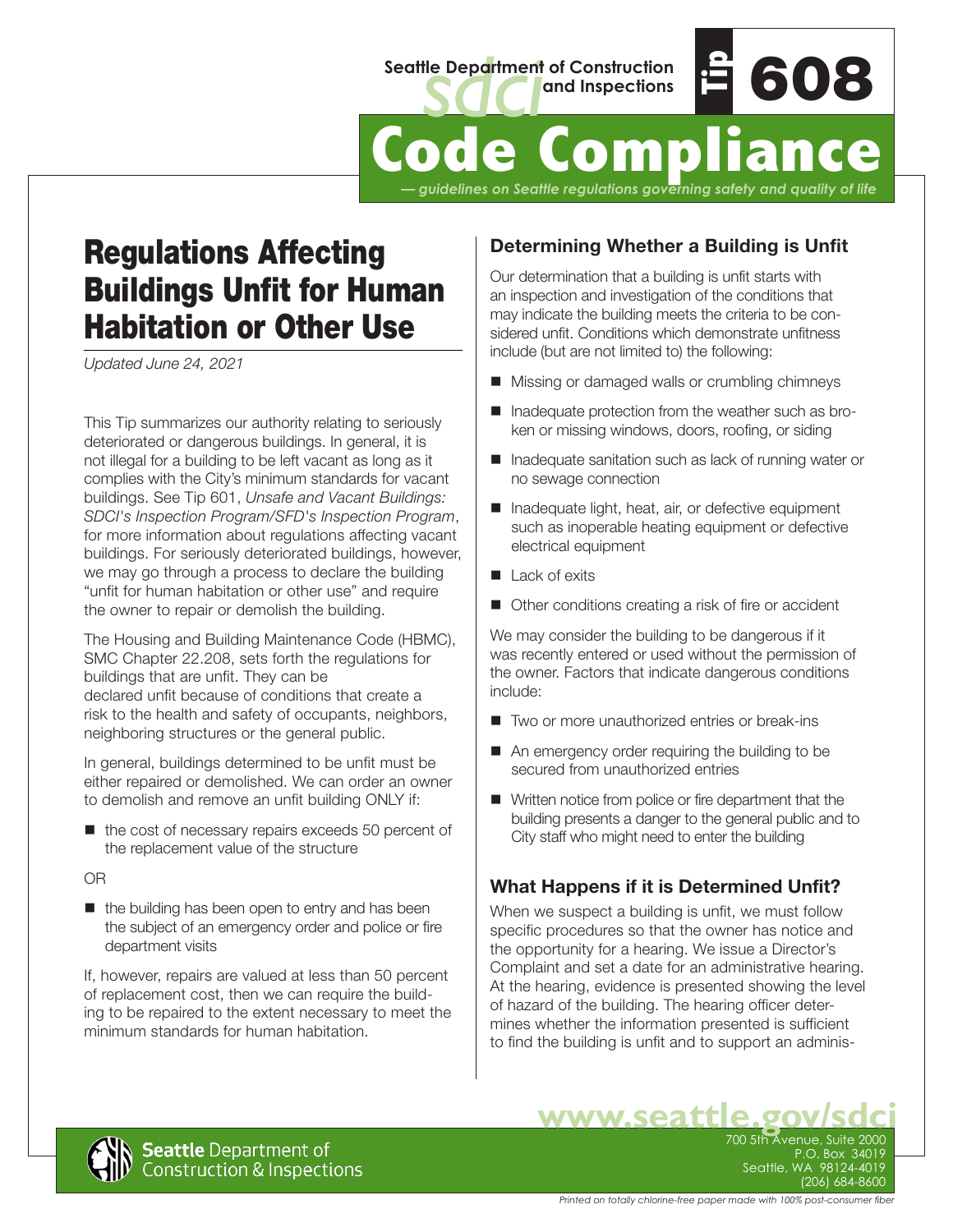trative order to require action. An order will be issued that includes a deadline for the owner to take action to repair or demolish the building.

Additional time may be allowed for the permit process to be completed and the work to be performed. In that case, we will follow the project closely to make sure the repairs are made or the house is demolished in a timely manner. The owner may be subject to penalties of up to \$500 a day if the deadline passes without compliance. We expect the owner to do the work required to repair or demolish the unfit building. If the owner doesn't follow through, we can seek a court order authorizing us to do the work that the owner fails to do. We may then go through a bidding and contracting process to hire a contractor to demolish the building at the owner's expense. If they fail to pay the demolition costs, a tax lien is placed on the property to ensure that we recover those costs.

### **Demolishing Unfit Housing**

Seattle's Land Use Code has restrictions about demolition of residential property. See Tip 337, D*emolition and Deconstruction*, for more information about the requirements for a demolition permit. One of the exceptions to the general rule limiting demolition of residential property applies to buildings that we have determined to be unfit and for which we have issued an order requiring demolition. To qualify for this exception, you will need to obtain an advisory inspection of the building so that the process described above can proceed and the necessary order can be issued. Once the order is issued, the owner can proceed through the regular demolition permit process.

In 2020, the fees for advisory inspections are \$577.50 for the first unit and \$173.25 for each additional unit. For updated fees or additional fee information, please see the Fee Subtitle at **[www.seattle.gov/sdci/codes/codes](www.seattle.gov/sdci/codes/codes-we-enforce-(a-z)/fees)[we-enforce-\(a-z\)/fees](www.seattle.gov/sdci/codes/codes-we-enforce-(a-z)/fees)**.

### **More Information**

The HBMC is available at our Public Resource Center, located on the 20th floor of Seattle Municipal Tower at 700 Fifth Ave., (206) 684-8467. It is also available on our website at **[www.seattle.gov/sdci/codes](http://www.seattle.gov/sdci/codes)**.

If you have questions or need additional information, please contact us at (206) 615-0808, or visit us on the 18th floor of Seattle Municipal Tower at 700 Fifth Ave. in downtown Seattle. Also, visit our website for more information **[www.seattle.gov/sdci/codes/codes-we](http://www.seattle.gov/sdci/codes/codes-we-enforce-(a-z)/buildings-unfit-for-human-habitation)[enforce-\(a-z\)/buildings-unfit-for-human-habitation](http://www.seattle.gov/sdci/codes/codes-we-enforce-(a-z)/buildings-unfit-for-human-habitation)**.

# Access to Information

Links to electronic versions of SDCI **Tips** and other helpful publications are available on our website at **[www.seattle.gov/s](http://www.seattle.gov/sdci)dci**. Paper copies of these documents are available from our Public Resource Center, located on the 20th floor of Seattle Municipal Tower at 700 Fifth Avenue in downtown Seattle, (206) 684-8467.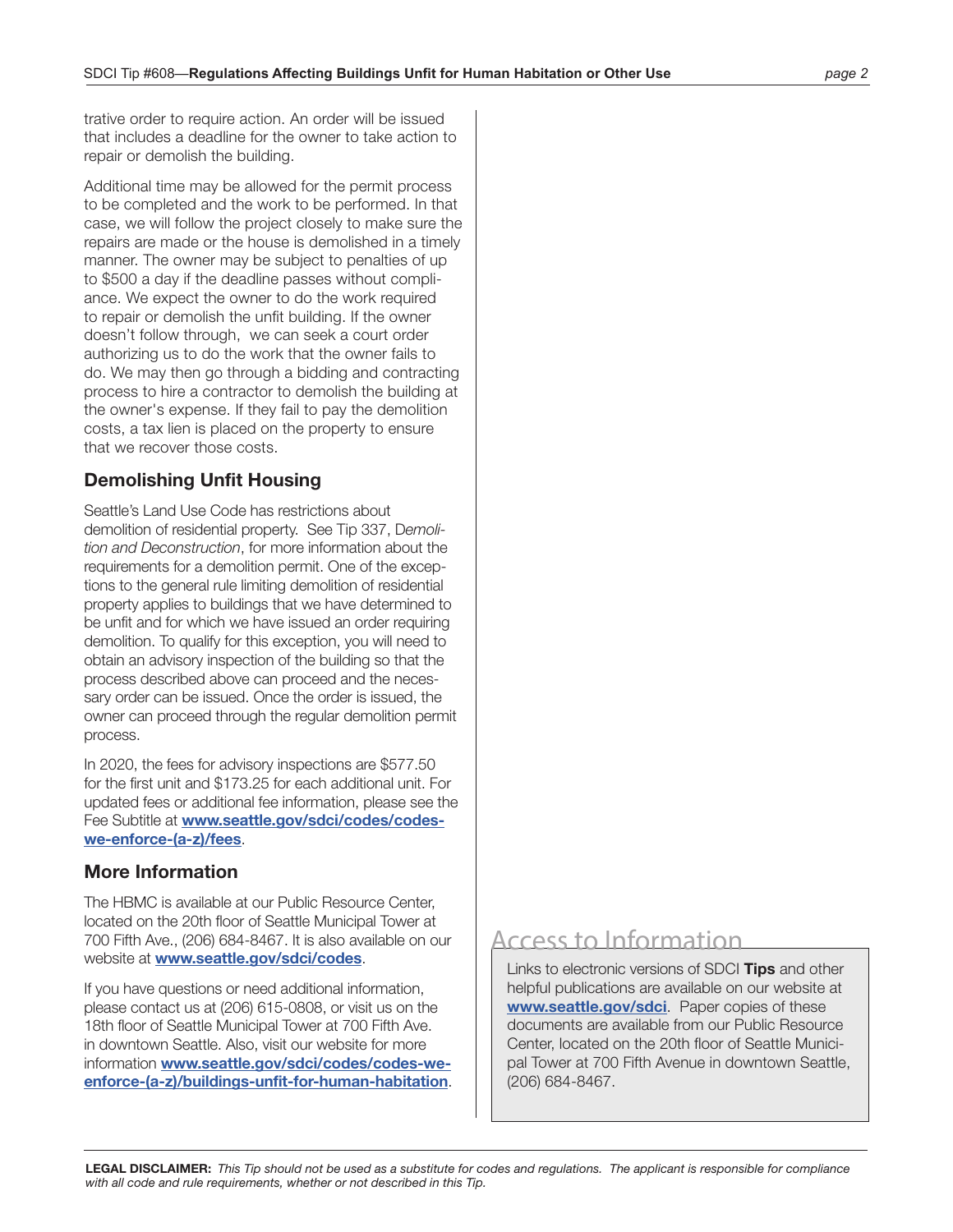#### **REQUEST FOR ADVISORY HOUSING CODE INSPECTION OF UNFIT BUILDING (SMC 22.202.035)**

(Do not use for Condominium or Cooperative Conversion)

#### **INSTRUCTIONS**

- 1. Fill in the appropriate information in the blank spaces below and on the reverse of this form.
- 2. Calculate the inspection fee [see reverse].
- 3. Deliver the completed form to:

Seattle Department of Construction and Inspections Code Compliance Division 700 Fifth Avenue, Suite 1800 P.O. Box 34019 Seattle, WA 98124-4019

**OR:** 

In person, by visiting the Code Compliance Division, located on the 19th floor of the Seattle Municipal Tower at 700 Fifth Ave.

SDCI's Code Compliance Division will create a case number for you. Once you have your case number, you must take your check or money order, made payable to the City of Seattle, to the cashier on the 20th floor of Seattle Municipal Tower, 700 Fifth Ave. Once you have paid, you may obtain an inspection appointment.

Date:

A. I, as the building owner or the owner's agent, am requesting a Housing Code inspection of the entire building(s) identified as

B. The total number of dwelling units in the building(s) that is (are) to be inspected is

C. I understand that SDCI may, as a result of this inspection, require compliance with the provisions of SMC 22.206.130 (Minimum Fire and Safety Standards) if there are portions of the building that may be rented or leased to others.

D. I understand that SDCI may, as a result of this inspection, require compliance with the provisions of SMC 22.206.140 (Minimum Security Standards) for any portion of the building currently occupied by tenants.

E. I understand that SDCI may, as a result of this inspection, require compliance with any emergency conditions (SMC 22.206.260) identified in the building or premises.

F. For each building to be inspected, an inspection fee for the first unit and each additional unit inspected will be due prior to scheduling an inspection. The initial inspection fee covers the initial inspection and one follow-up inspection. If additional inspections are required, additional fees may be charged.

G. A litigation guarantee from a licensed title company showing all persons having any ownership interest in the building(s) or premises must be provided to proceed with the unfit process after inspection.

H. The Housing Inspector is authorized to gain access to the building(s), including to each housing unit, in order to make his or her inspection by contacting:

| (name)                                                  | (address)                                                |
|---------------------------------------------------------|----------------------------------------------------------|
| (convenient time and date)                              | (telephone/email)                                        |
|                                                         |                                                          |
| (signature of requestor)                                | (mailing address if different from contact person above) |
| (printed or typed name)                                 | (telephone/email)                                        |
| Relationship to property (owner, agent, manager, etc.): |                                                          |